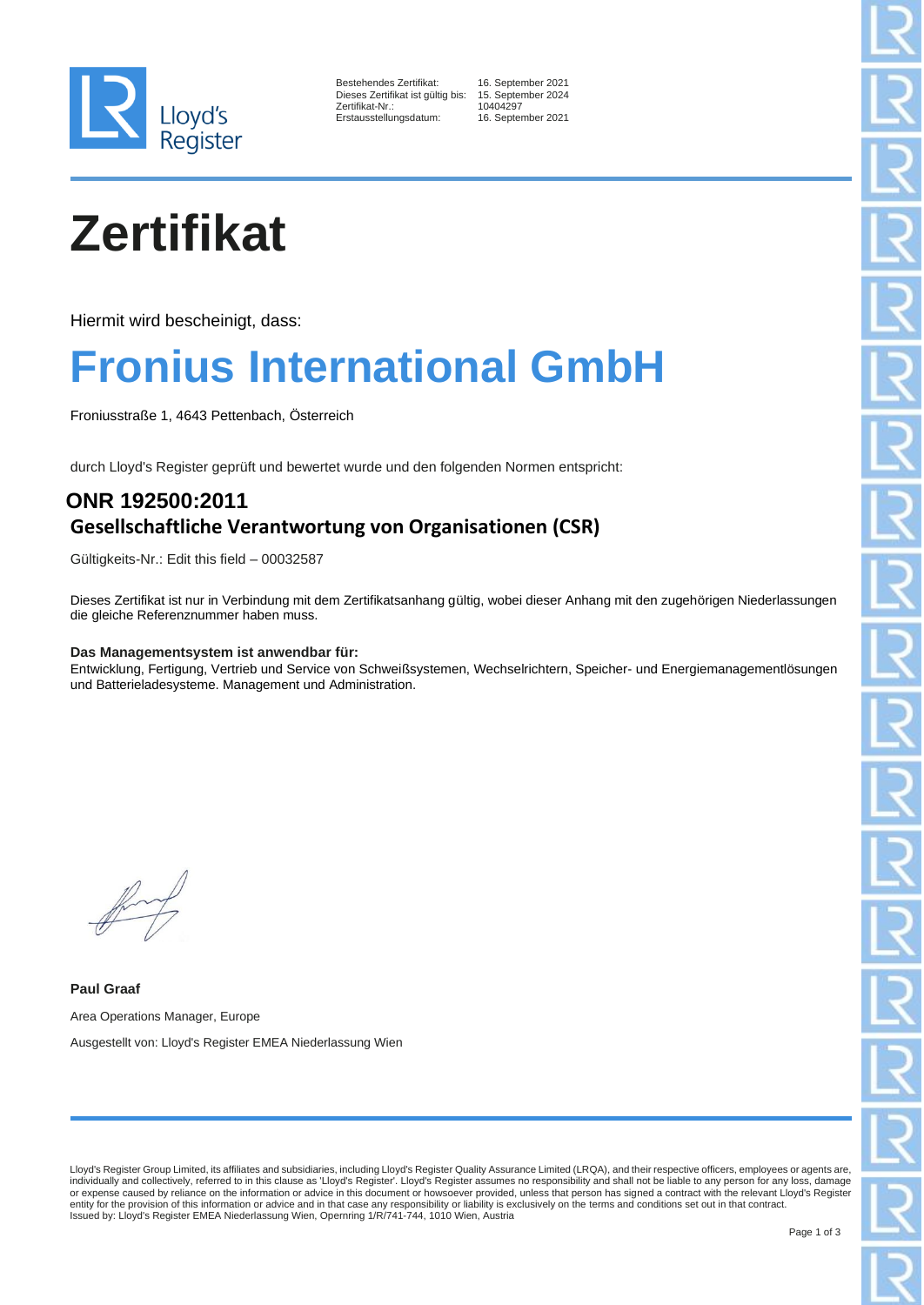

## **Zertifikatsanhang**

**Niederlassung Tätigkeiten Fronius International GmbH** Froniusstraße 1, 4643 Pettenbach, Österreich **ONR 192500:2011** Entwicklung, Fertigung, Vertrieb und Service von Schweißsystemen, Wechselrichtern, Speicher- und Energiemanagementlösungen und Batterieladesysteme. Management und Administration. **Fronius International GmbH** Kaufmannstraße 19, 6010 Innsbruck, Österreich **ONR 192500:2011** Vertrieb und Service von Schweißsystemen, Wechselrichtern, Speicher- und Energiemanagementlösungen und Batterieladesysteme. **Fronius International GmbH** Kirchenplatz 19, 4643 Pettenbach, Österreich **ONR 192500:2011** Fertigung von Batterieladesystemen. **Fronius International GmbH** Lieferinger Hauptstraße 128, 5020 Salzburg, Österreich **ONR 192500:2011** Vertrieb und Service von Schweißsystemen, Wechselrichtern, Speicher- und Energiemanagementlösungen und Batterieladesysteme. **Fronius International GmbH** Fronius Straße 5, 4642 Sattledt, Österreich **ONR 192500:2011** Fertigung von Schweißsystemen, Wechselrichtern, Speicher- und Energiemanagementlösungen und Batterieladesysteme. Management und Administration **Fronius International GmbH** Gruberstraße 2a, 4641 Steinhaus, Österreich **ONR 192500:2011** Service von Schweißsystemen, Wechselrichtern, Speicher- und Energiemanagementlösungen und Batterieladesysteme. Management und Administration

**Fronius International GmbH** Pointstraße 6, 4641 Steinhaus, Österreich **ONR 192500:2011** Entwicklung und Fertigung von Schweißsystemen.